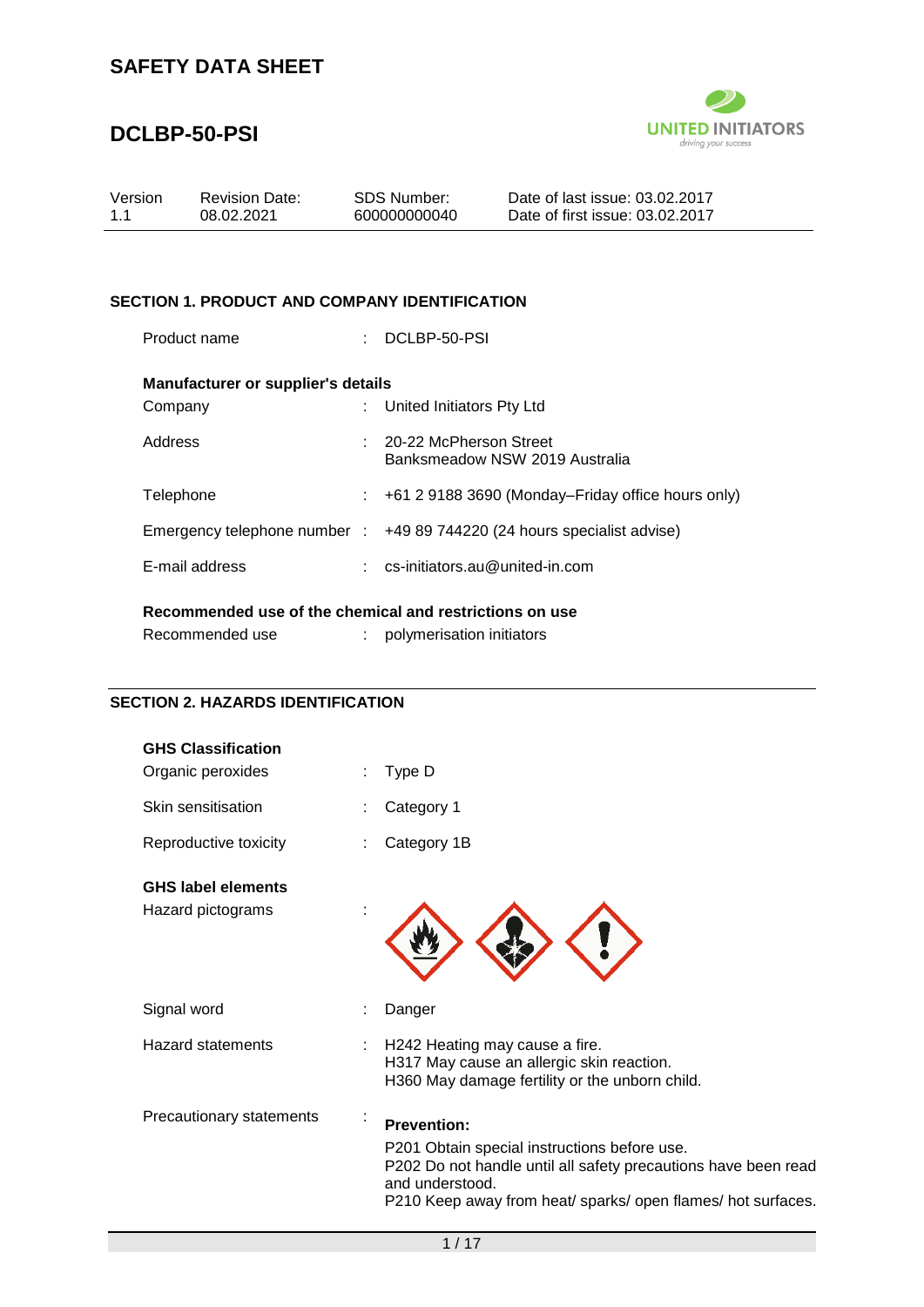### **DCLBP-50-PSI**



| Version | <b>Revision Date:</b> | SDS Number:  | Date of last issue: 03.02.2017  |
|---------|-----------------------|--------------|---------------------------------|
| 1.1     | 08.02.2021            | 600000000040 | Date of first issue: 03.02.2017 |

No smoking.

P220 Keep/Store away from clothing/ strong acids, bases, heavy metal salts and other reducing substances /combustible materials.

P234 Keep only in original container.

P261 Avoid breathing dust/ fume/ gas/ mist/ vapours/ spray. P272 Contaminated work clothing should not be allowed out of the workplace.

P280 Wear protective gloves/ eye protection/ face protection. P281 Use personal protective equipment as required.

#### **Response:**

P302 + P352 IF ON SKIN: Wash with plenty of soap and water. P308 + P313 IF exposed or concerned: Get medical advice/ attention.

P333 + P313 If skin irritation or rash occurs: Get medical advice/ attention.

P363 Wash contaminated clothing before reuse.

#### **Storage:**

P405 Store locked up. P410 Protect from sunlight. P411 + P235 Store at temperatures not exceeding 30 °C/ 86 °F. Keep cool. P420 Store away from other materials.

#### **Disposal:**

P501 Dispose of contents/ container to an approved waste disposal plant.

#### **Other hazards which do not result in classification**

None known.

#### **SECTION 3. COMPOSITION/INFORMATION ON INGREDIENTS**

| Substance / Mixture | : Mixture                   |
|---------------------|-----------------------------|
| Chemical nature     | : Organic Peroxide<br>paste |

#### **Components**

| Chemical name                      | CAS-No.  | Concentration (% w/w) |
|------------------------------------|----------|-----------------------|
| Bis-(2,4-dichlorobenzoyl) peroxide | 133-14-2 | $>= 45 - 50$          |

#### **SECTION 4. FIRST AID MEASURES**

| : Move out of dangerous area.                            |
|----------------------------------------------------------|
| Show this safety data sheet to the doctor in attendance. |
| Do not leave the victim unattended.                      |
| Call a physician immediately.                            |
|                                                          |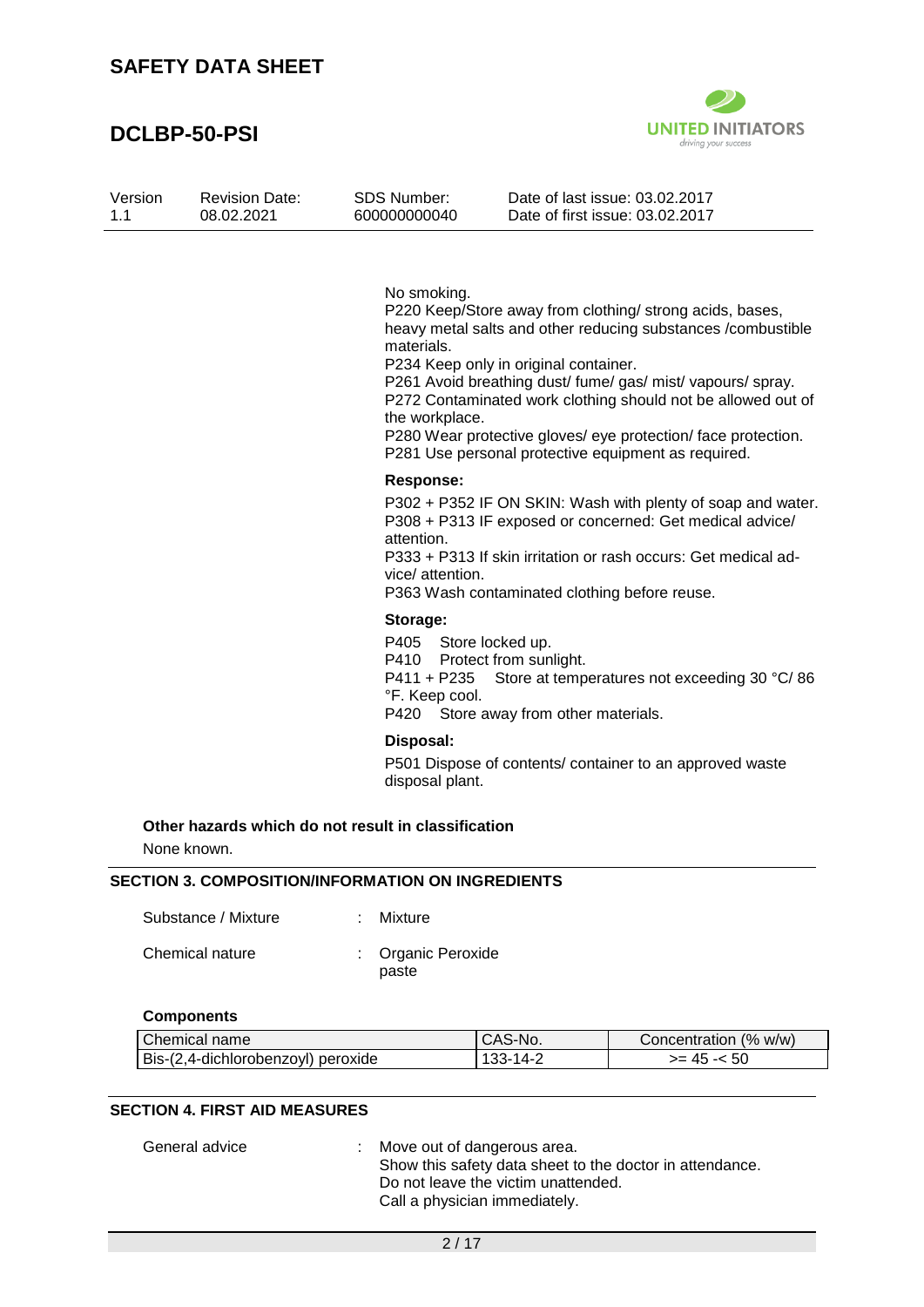# **DCLBP-50-PSI**



| Version<br>1.1 | <b>Revision Date:</b><br>08.02.2021                    | <b>SDS Number:</b><br>600000000040                                                                                        | Date of last issue: 03.02.2017<br>Date of first issue: 03.02.2017                                                                                   |
|----------------|--------------------------------------------------------|---------------------------------------------------------------------------------------------------------------------------|-----------------------------------------------------------------------------------------------------------------------------------------------------|
| If inhaled     |                                                        | advice.                                                                                                                   | If unconscious, place in recovery position and seek medical<br>If symptoms persist, call a physician.                                               |
|                | In case of skin contact                                |                                                                                                                           | If breathed in, move person into fresh air.<br>In case of contact, immediately flush skin with plenty of water                                      |
|                |                                                        | and shoes.<br>If on skin, rinse well with water.<br>If on clothes, remove clothes.                                        | for at least 15 minutes while removing contaminated clothing<br>Wash contaminated clothing before re-use.<br>If symptoms persist, call a physician. |
|                | In case of eye contact                                 | of water and seek medical advice.<br>Remove contact lenses.<br>Protect unharmed eye.<br>Keep eye wide open while rinsing. | In the case of contact with eyes, rinse immediately with plenty<br>If eye irritation persists, consult a specialist.                                |
| If swallowed   |                                                        | Keep respiratory tract clear.<br>Call a physician immediately.<br>Rinse mouth thoroughly with water.                      |                                                                                                                                                     |
| delayed        | Most important symptoms<br>and effects, both acute and | May cause an allergic skin reaction.                                                                                      | May damage fertility or the unborn child.                                                                                                           |
|                | Protection of first-aiders                             |                                                                                                                           | First Aid responders should pay attention to self-protection<br>and use the recommended protective clothing                                         |
|                | Notes to physician                                     |                                                                                                                           | Treat symptomatically and supportively.                                                                                                             |

#### **SECTION 5. FIREFIGHTING MEASURES**

| Suitable extinguishing media : Water spray jet | Alcohol-resistant foam<br>Carbon dioxide (CO2)<br>Dry chemical                                                                                                                                                                                                                                                                                   |
|------------------------------------------------|--------------------------------------------------------------------------------------------------------------------------------------------------------------------------------------------------------------------------------------------------------------------------------------------------------------------------------------------------|
| Unsuitable extinguishing<br>media              | High volume water jet                                                                                                                                                                                                                                                                                                                            |
| Specific hazards during fire-<br>fighting      | Contact with incompatible materials or exposure to tempera-<br>tures exceeding SADT may result in a self-accelerating de-<br>composition reaction with release of flammable vapors which<br>may auto-ignite.<br>The product burns violently.<br>Flash back possible over considerable distance.<br>Vapours may form explosive mixtures with air. |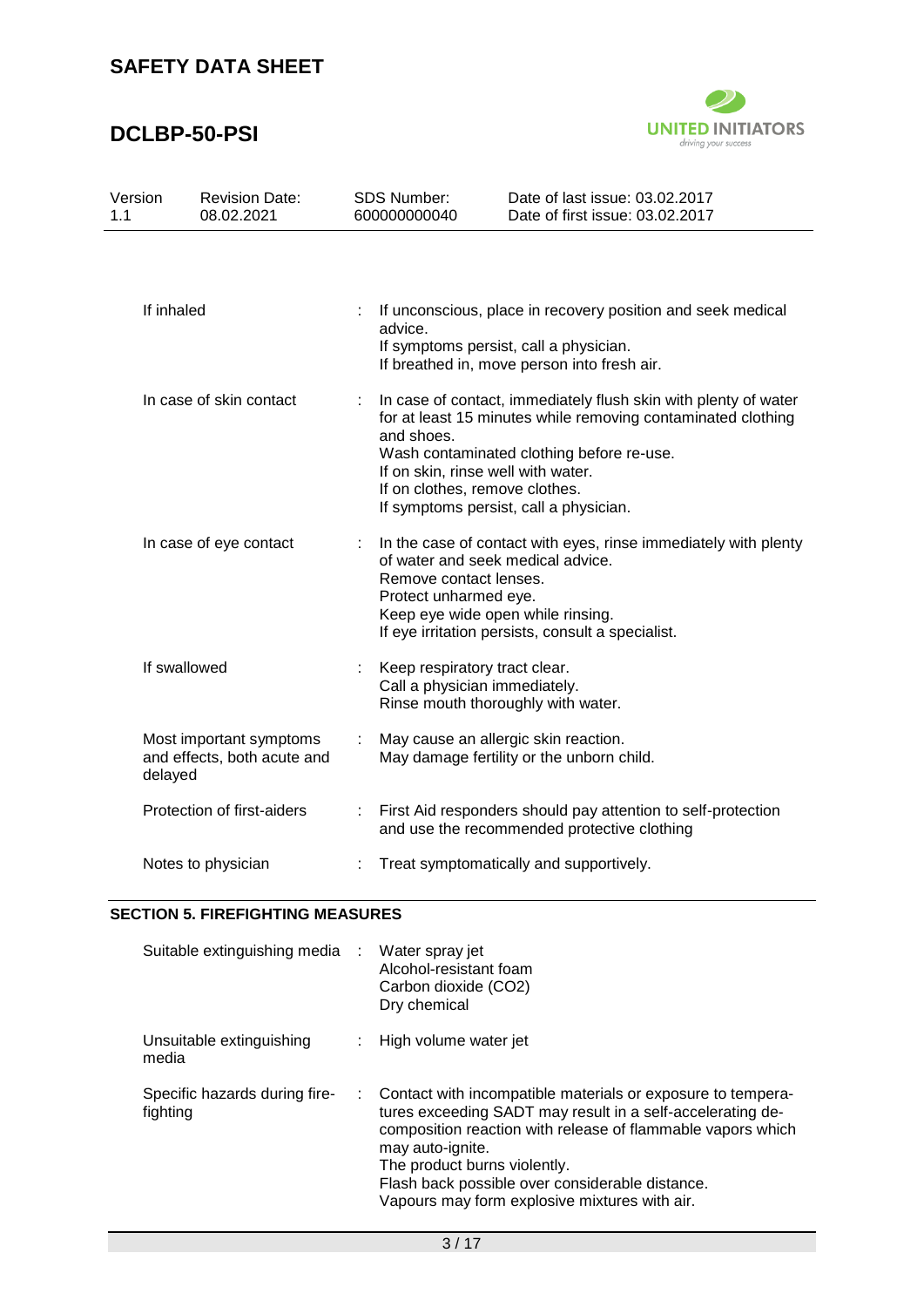# **DCLBP-50-PSI**



| Version<br>1.1 | <b>Revision Date:</b><br>08.02.2021                |   | <b>SDS Number:</b><br>600000000040 | Date of last issue: 03.02.2017<br>Date of first issue: 03.02.2017                                                                                                                                                                                                           |
|----------------|----------------------------------------------------|---|------------------------------------|-----------------------------------------------------------------------------------------------------------------------------------------------------------------------------------------------------------------------------------------------------------------------------|
|                | Specific extinguishing meth-                       | ÷ | water.                             | The product will float on water and can be reignited on surface<br>Cool closed containers exposed to fire with water spray.<br>Collect contaminated fire extinguishing water separately. This                                                                               |
| ods            |                                                    |   |                                    | must not be discharged into drains.<br>Fire residues and contaminated fire extinguishing water must<br>be disposed of in accordance with local regulations.<br>Use extinguishing measures that are appropriate to local cir-<br>cumstances and the surrounding environment. |
|                |                                                    |   | fire.<br>SO.                       | Do not use a solid water stream as it may scatter and spread<br>Remove undamaged containers from fire area if it is safe to do<br>Use water spray to cool unopened containers.                                                                                              |
|                | Special protective equipment :<br>for firefighters |   | essary.                            | Wear self-contained breathing apparatus for firefighting if nec-<br>Use personal protective equipment.                                                                                                                                                                      |
|                | <b>Hazchem Code</b>                                |   | 1WE                                |                                                                                                                                                                                                                                                                             |

#### **SECTION 6. ACCIDENTAL RELEASE MEASURES**

| Personal precautions, protec-:<br>tive equipment and emer-<br>gency procedures | Use personal protective equipment.<br>Avoid dust formation.<br>Avoid breathing dust.<br>Remove all sources of ignition.<br>Follow safe handling advice and personal protective equip-<br>ment recommendations.<br>Never return spills in original containers for re-use.<br>Treat recovered material as described in the section "Disposal<br>considerations".                                                                                                                                                                             |
|--------------------------------------------------------------------------------|--------------------------------------------------------------------------------------------------------------------------------------------------------------------------------------------------------------------------------------------------------------------------------------------------------------------------------------------------------------------------------------------------------------------------------------------------------------------------------------------------------------------------------------------|
| Environmental precautions                                                      | Prevent product from entering drains.<br>Prevent further leakage or spillage if safe to do so.<br>If the product contaminates rivers and lakes or drains inform<br>respective authorities.                                                                                                                                                                                                                                                                                                                                                 |
| Methods and materials for<br>containment and cleaning up                       | Contact with incompatible substances can cause decomposi-<br>tion at or below SADT.<br>Clear spills immediately.<br>Suppress (knock down) gases/vapours/mists with a water<br>spray jet.<br>To clean the floor and all objects contaminated by this materi-<br>al, use plenty of water.<br>Soak up with inert absorbent material.<br>Isolate waste and do not reuse.<br>Non-sparking tools should be used.<br>Local or national regulations may apply to releases and dis-<br>posal of this material, as well as those materials and items |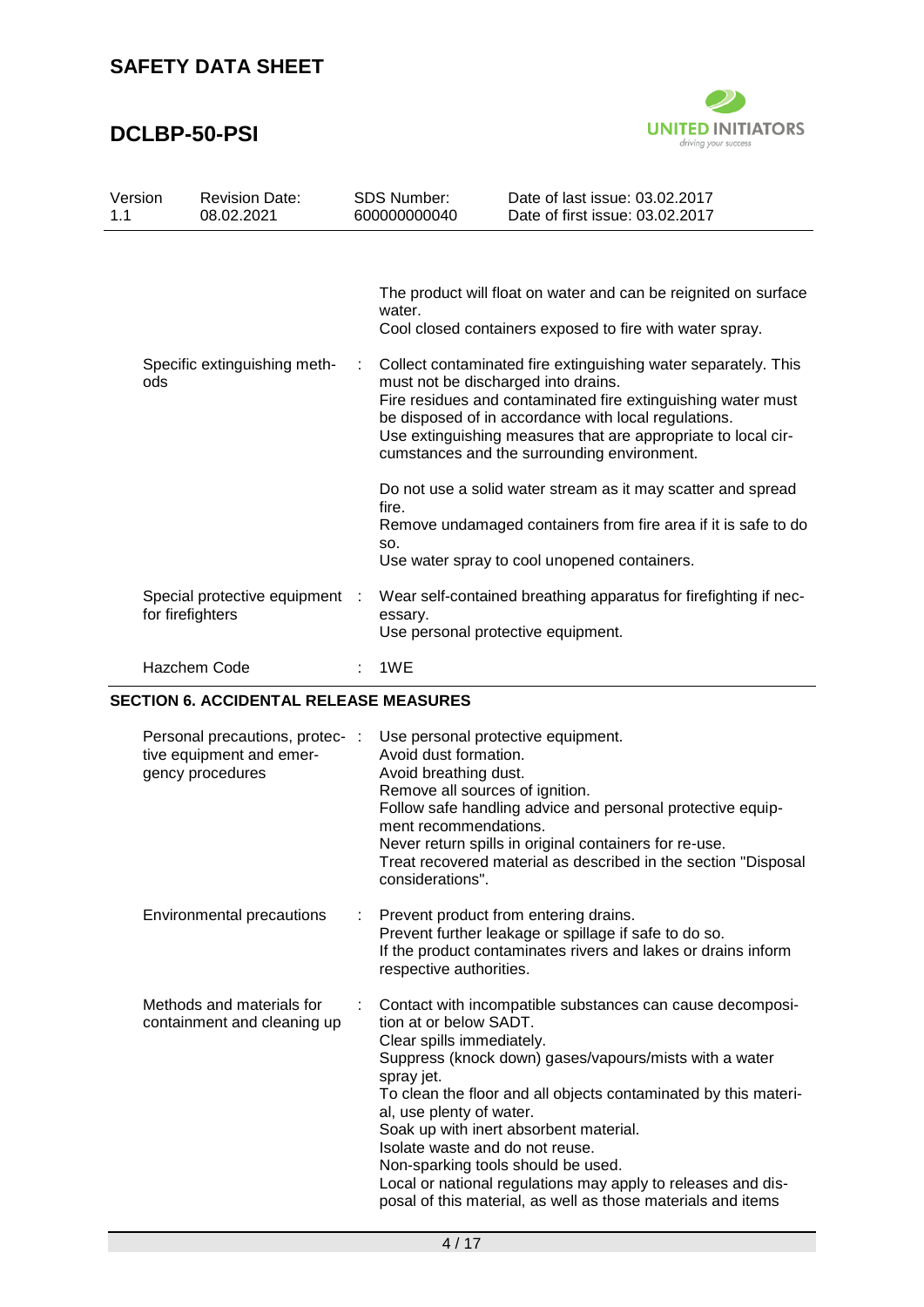### **DCLBP-50-PSI**



| Version | <b>Revision Date:</b> | SDS Number:  | Date of last issue: 03.02.2017  |
|---------|-----------------------|--------------|---------------------------------|
| 11      | 08.02.2021            | 600000000040 | Date of first issue: 03.02.2017 |
|         |                       |              |                                 |

employed in the cleanup of releases. You will need to determine which regulations are applicable.

#### **SECTION 7. HANDLING AND STORAGE**

| <b>Technical measures</b>                          |    | See Engineering measures under EXPOSURE<br>CONTROLS/PERSONAL PROTECTION section.                                                                                                                                                                                                                                                                                                                                                                                                                                                                                                                                                                                                                                                                                                                                                                                                                     |
|----------------------------------------------------|----|------------------------------------------------------------------------------------------------------------------------------------------------------------------------------------------------------------------------------------------------------------------------------------------------------------------------------------------------------------------------------------------------------------------------------------------------------------------------------------------------------------------------------------------------------------------------------------------------------------------------------------------------------------------------------------------------------------------------------------------------------------------------------------------------------------------------------------------------------------------------------------------------------|
| Advice on protection against<br>fire and explosion |    | Avoid dust formation.<br>Provide appropriate exhaust ventilation at places where dust<br>is formed.<br>Keep away from heat and sources of ignition.<br>Use only explosion-proof equipment.<br>Keep away from combustible material.                                                                                                                                                                                                                                                                                                                                                                                                                                                                                                                                                                                                                                                                   |
| Advice on safe handling                            | ÷  | Do not swallow.<br>Do not breathe vapours/dust.<br>Avoid exposure - obtain special instructions before use.<br>Avoid contact with skin and eyes.<br>Take precautionary measures against static discharges.<br>Never return any product to the container from which it was<br>originally removed.<br>Provide sufficient air exchange and/or exhaust in work rooms.<br>Avoid confinement.<br>Keep away from heat, hot surfaces, sparks, open flames and<br>other ignition sources. No smoking.<br>Smoking, eating and drinking should be prohibited in the ap-<br>plication area.<br>Wash thoroughly after handling.<br>For personal protection see section 8.<br>Persons susceptible to skin sensitisation problems or asthma,<br>allergies, chronic or recurrent respiratory disease should not<br>be employed in any process in which this mixture is being<br>used.<br>Protect from contamination. |
| Hygiene measures                                   | ÷. | Keep away from food and drink.<br>When using do not eat or drink.<br>When using do not smoke.<br>Wash hands before breaks and immediately after handling the<br>product.                                                                                                                                                                                                                                                                                                                                                                                                                                                                                                                                                                                                                                                                                                                             |
| Conditions for safe storage                        | ÷  | Avoid impurities (e.g. rust, dust, ash), risk of decomposition.<br>Electrical installations / working materials must comply with<br>the technological safety standards.<br>Containers which are opened must be carefully resealed and<br>kept upright to prevent leakage.<br>Store in original container.<br>Keep containers tightly closed in a cool, well-ventilated place.<br>Store in accordance with the particular national regulations.                                                                                                                                                                                                                                                                                                                                                                                                                                                       |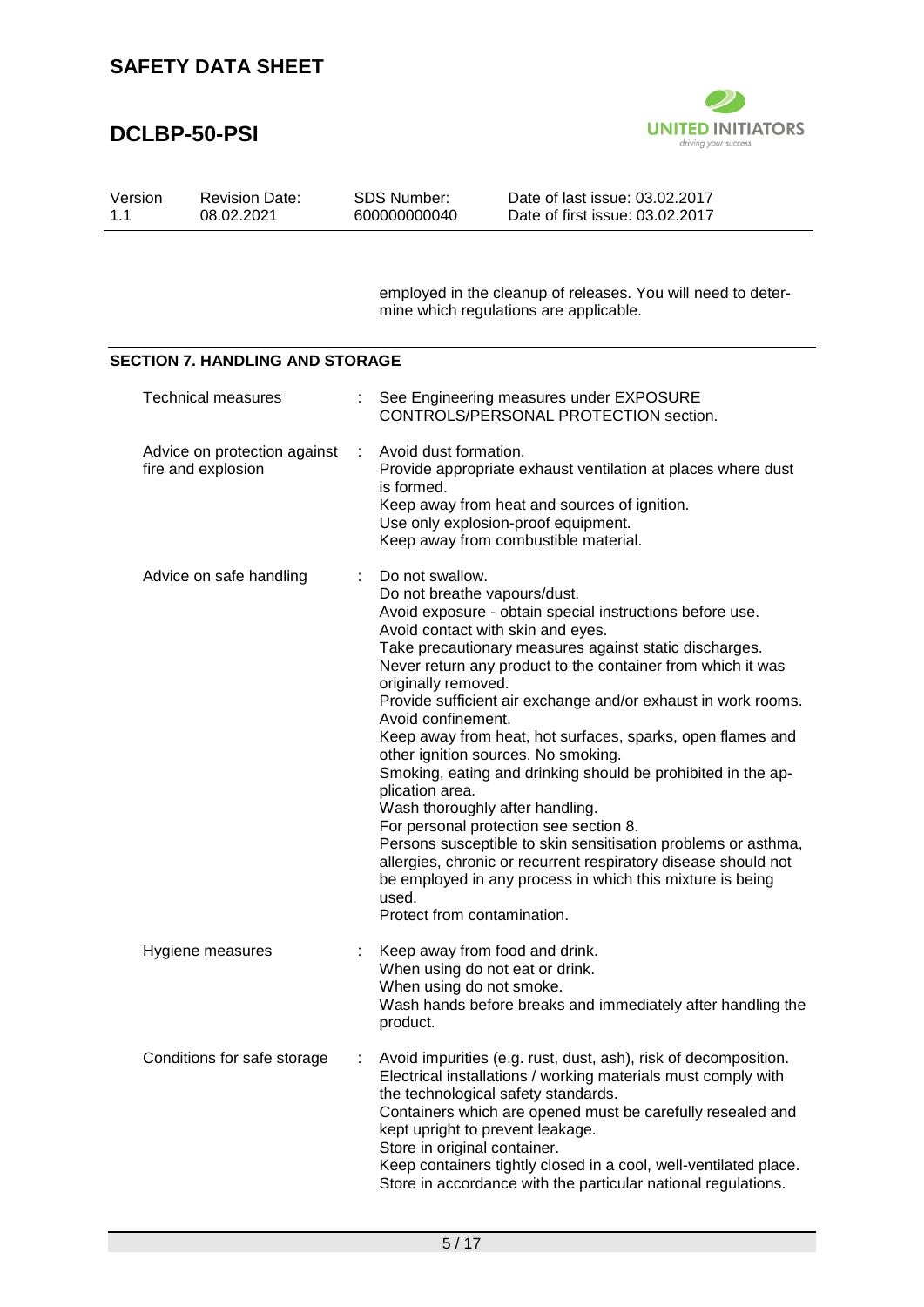### **DCLBP-50-PSI**



| Version<br>1.1 |                                                         | <b>Revision Date:</b><br>08.02.2021                             | <b>SDS Number:</b><br>600000000040 |                                       | Date of last issue: 03.02.2017<br>Date of first issue: 03.02.2017 |
|----------------|---------------------------------------------------------|-----------------------------------------------------------------|------------------------------------|---------------------------------------|-------------------------------------------------------------------|
|                |                                                         |                                                                 |                                    |                                       |                                                                   |
|                |                                                         | Materials to avoid                                              |                                    | other reducing substances.            | Keep away from strong acids, bases, heavy metal salts and         |
|                | perature                                                | Recommended storage tem- :                                      |                                    | $5 - 30 °C$                           |                                                                   |
|                | age stability                                           | Further information on stor-                                    | ÷.                                 |                                       | No decomposition if stored normally.                              |
|                | <b>SECTION 8. EXPOSURE CONTROLS/PERSONAL PROTECTION</b> |                                                                 |                                    |                                       |                                                                   |
|                |                                                         | <b>Components with workplace control parameters</b>             |                                    |                                       |                                                                   |
|                |                                                         | Contains no substances with occupational exposure limit values. |                                    |                                       |                                                                   |
|                |                                                         | <b>Engineering measures</b>                                     | $\mathcal{L}^{\mathcal{L}}$        |                                       | Minimize workplace exposure concentrations.                       |
|                |                                                         | Personal protective equipment                                   |                                    |                                       |                                                                   |
|                |                                                         | Respiratory protection                                          | t.                                 | approved filter.                      | In the case of dust or aerosol formation use respirator with an   |
|                |                                                         | Filter type                                                     |                                    | Filter type P                         |                                                                   |
|                | Material                                                | Hand protection<br>Break through time<br>Glove thickness        |                                    | Nitrile rubber<br>480 min<br>$0.2$ mm |                                                                   |

| Remarks        | Choose gloves to protect hands against chemicals depending<br>on the concentration and quantity of the hazardous sub-<br>stance and specific to place of work. For special applications,<br>we recommend clarifying the resistance to chemicals of the<br>aforementioned protective gloves with the glove manufactur-<br>er. Wash hands before breaks and at the end of workday. |
|----------------|----------------------------------------------------------------------------------------------------------------------------------------------------------------------------------------------------------------------------------------------------------------------------------------------------------------------------------------------------------------------------------|
| Eye protection | Tightly fitting safety goggles<br>Please wear suitable protective goggles. Also wear face pro-<br>tection if there is a splash hazard.<br>Ensure that eyewash stations and safety showers are close<br>to the workstation location.                                                                                                                                              |

#### Skin and body protection : Select appropriate protective clothing based on chemical resistance data and an assessment of the local exposure potential.

#### **SECTION 9. PHYSICAL AND CHEMICAL PROPERTIES**

Appearance : paste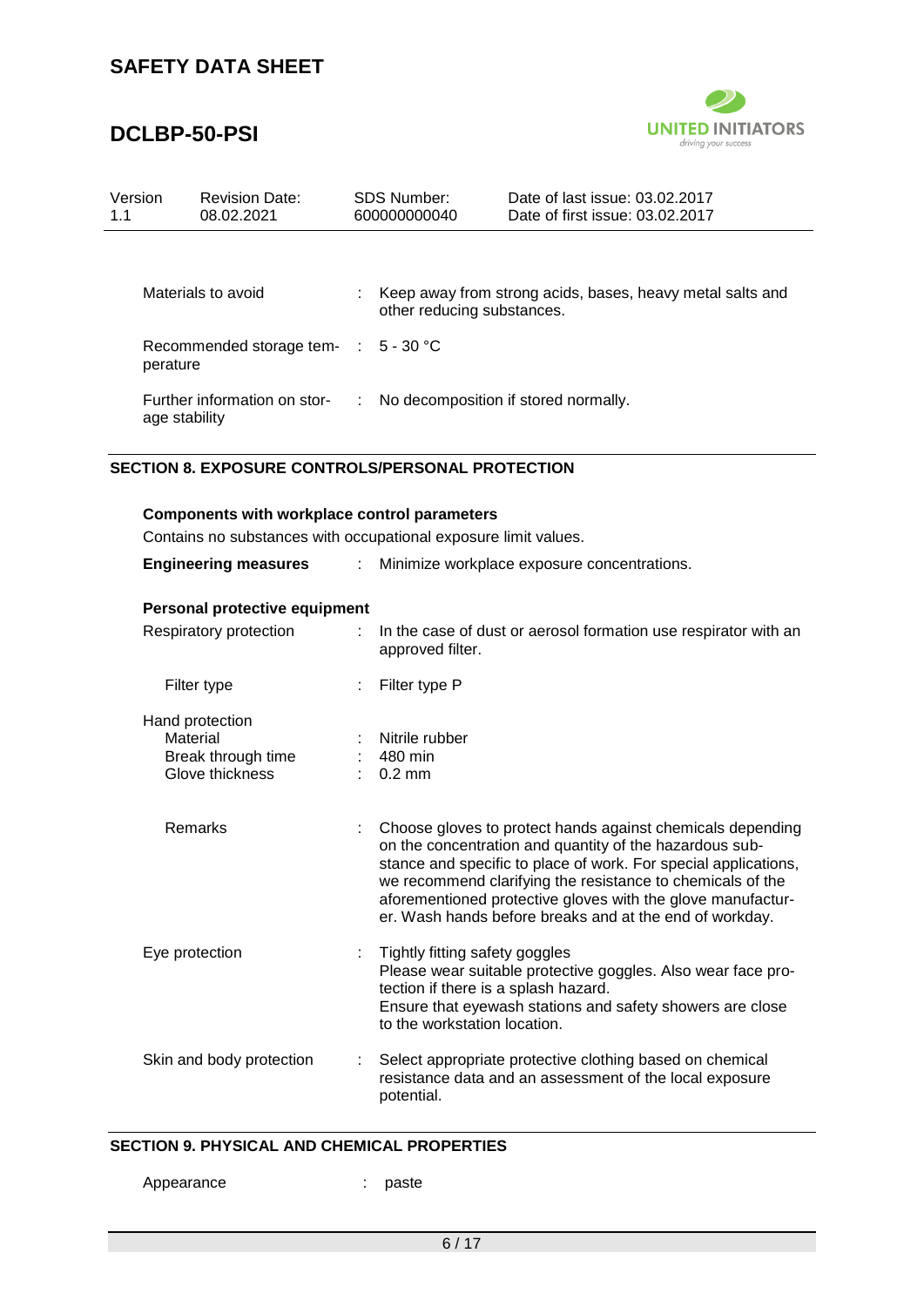# **DCLBP-50-PSI**



| Version<br>1.1 |                 | <b>Revision Date:</b><br>08.02.2021                     |           | <b>SDS Number:</b><br>600000000040 | Date of last issue: 03.02.2017<br>Date of first issue: 03.02.2017                                                                                                    |  |
|----------------|-----------------|---------------------------------------------------------|-----------|------------------------------------|----------------------------------------------------------------------------------------------------------------------------------------------------------------------|--|
|                |                 |                                                         |           |                                    |                                                                                                                                                                      |  |
|                | Colour          |                                                         |           | white                              |                                                                                                                                                                      |  |
|                | Odour           |                                                         |           | mild                               |                                                                                                                                                                      |  |
|                |                 | <b>Odour Threshold</b>                                  |           | No data available                  |                                                                                                                                                                      |  |
|                | pH              |                                                         |           | No data available                  |                                                                                                                                                                      |  |
|                |                 | Melting point/range                                     |           | No data available                  |                                                                                                                                                                      |  |
|                |                 | Boiling point/boiling range                             |           |                                    | Decomposition: Decomposes below the boiling point.                                                                                                                   |  |
|                | Flash point     |                                                         |           | No data available                  |                                                                                                                                                                      |  |
|                |                 | Evaporation rate                                        |           | No data available                  |                                                                                                                                                                      |  |
|                |                 | Flammability (solid, gas)                               | ÷         | Not applicable                     |                                                                                                                                                                      |  |
|                | Self-ignition   |                                                         |           |                                    | The substance or mixture is not classified as self heating.                                                                                                          |  |
|                |                 | Upper explosion limit / Upper<br>flammability limit     | ÷         | No data available                  |                                                                                                                                                                      |  |
|                |                 | Lower explosion limit / Lower<br>flammability limit     | $\sim$ 1. | No data available                  |                                                                                                                                                                      |  |
|                |                 | Vapour pressure                                         | t.        | < $0.00001$ hPa (25 °C)            |                                                                                                                                                                      |  |
|                |                 | Relative vapour density                                 | ÷.        | No data available                  |                                                                                                                                                                      |  |
|                |                 | Relative density                                        |           | 1.212 (20 $°C$ )                   |                                                                                                                                                                      |  |
|                | Density         |                                                         |           | 1.2 g/cm3 (20 $°C$ )               |                                                                                                                                                                      |  |
|                | Solubility(ies) | Water solubility                                        |           | < $0.001$ g/l insoluble (20 °C)    |                                                                                                                                                                      |  |
|                | octanol/water   | Partition coefficient: n-                               |           | log Pow: 6 (20 °C)                 |                                                                                                                                                                      |  |
|                |                 | Self-Accelerating decomposi-<br>tion temperature (SADT) | ÷         | 60 °C<br>Method: UN-Test H.4       | SADT-Self Accelerating Decomposition Temperature. Lowest<br>temperature at which the tested package size will undergo a<br>self-accelerating decomposition reaction. |  |

Viscosity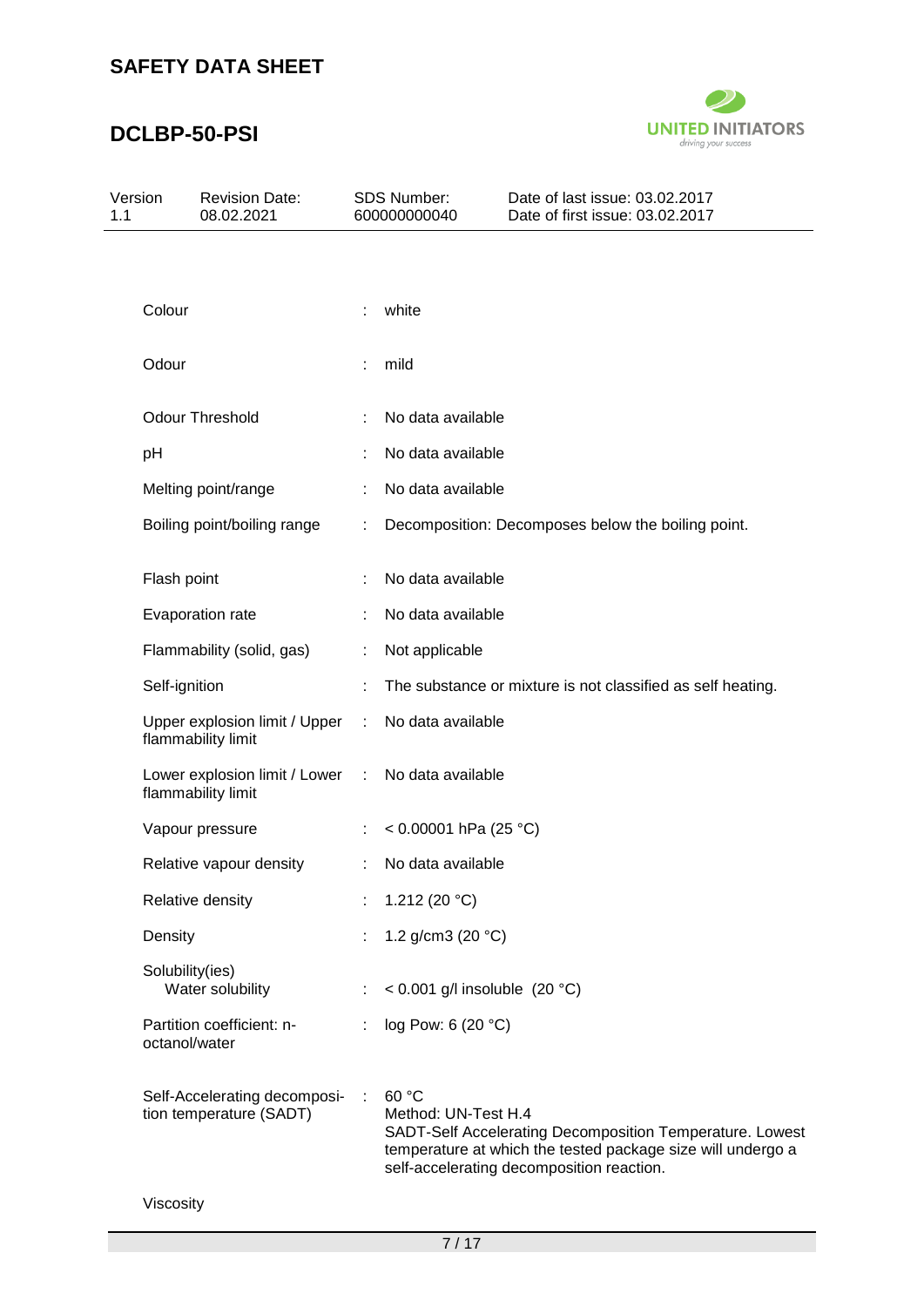# **DCLBP-50-PSI**



| Version<br>1.1 | <b>Revision Date:</b><br>08.02.2021 | <b>SDS Number:</b><br>600000000040 | Date of last issue: 03.02.2017<br>Date of first issue: 03.02.2017 |
|----------------|-------------------------------------|------------------------------------|-------------------------------------------------------------------|
|                |                                     |                                    |                                                                   |
|                | Viscosity, dynamic                  |                                    | 4,000,000 mPa.s ( $20 °C$ )                                       |
|                | Viscosity, kinematic                | No data available                  |                                                                   |
|                | <b>Explosive properties</b>         | Not explosive                      |                                                                   |
|                | Oxidizing properties                | Organic peroxide                   | The substance or mixture is not classified as oxidizing.          |

### **SECTION 10. STABILITY AND REACTIVITY**

| Reactivity                              | Stable under recommended storage conditions.                                                                                                                         |
|-----------------------------------------|----------------------------------------------------------------------------------------------------------------------------------------------------------------------|
| Chemical stability                      | Stable under recommended storage conditions.                                                                                                                         |
| Possibility of hazardous reac-<br>tions | Contact with incompatible substances can cause decomposi-<br>tion at or below SADT.                                                                                  |
| Conditions to avoid                     | Protect from contamination.<br>Contact with incompatible substances can cause decomposi-<br>tion at or below SADT.<br>Heat, flames and sparks.<br>Avoid confinement. |
| Incompatible materials                  | Accelerators, strong acids and bases, heavy metals and<br>heavy metal salts, reducing agents                                                                         |
| Hazardous decomposition<br>products     | Irritant, caustic, flammable, noxious/toxic gases and vapours<br>can develop in the case of fire and decomposition                                                   |

#### **SECTION 11. TOXICOLOGICAL INFORMATION**

#### **Acute toxicity**

Not classified based on available information.

#### **Components:**

### **Bis-(2,4-dichlorobenzoyl) peroxide:**

| Acute oral toxicity   | : LD50 (Rat): $> 2,000$ mg/kg<br>Method: OECD Test Guideline 423<br>Assessment: The substance or mixture has no acute oral tox-<br>icity                  |
|-----------------------|-----------------------------------------------------------------------------------------------------------------------------------------------------------|
| Acute dermal toxicity | : LD50 (Rabbit): $> 2,000$ mg/kg<br>Assessment: The substance or mixture has no acute dermal<br>toxicity<br>Remarks: Based on data from similar materials |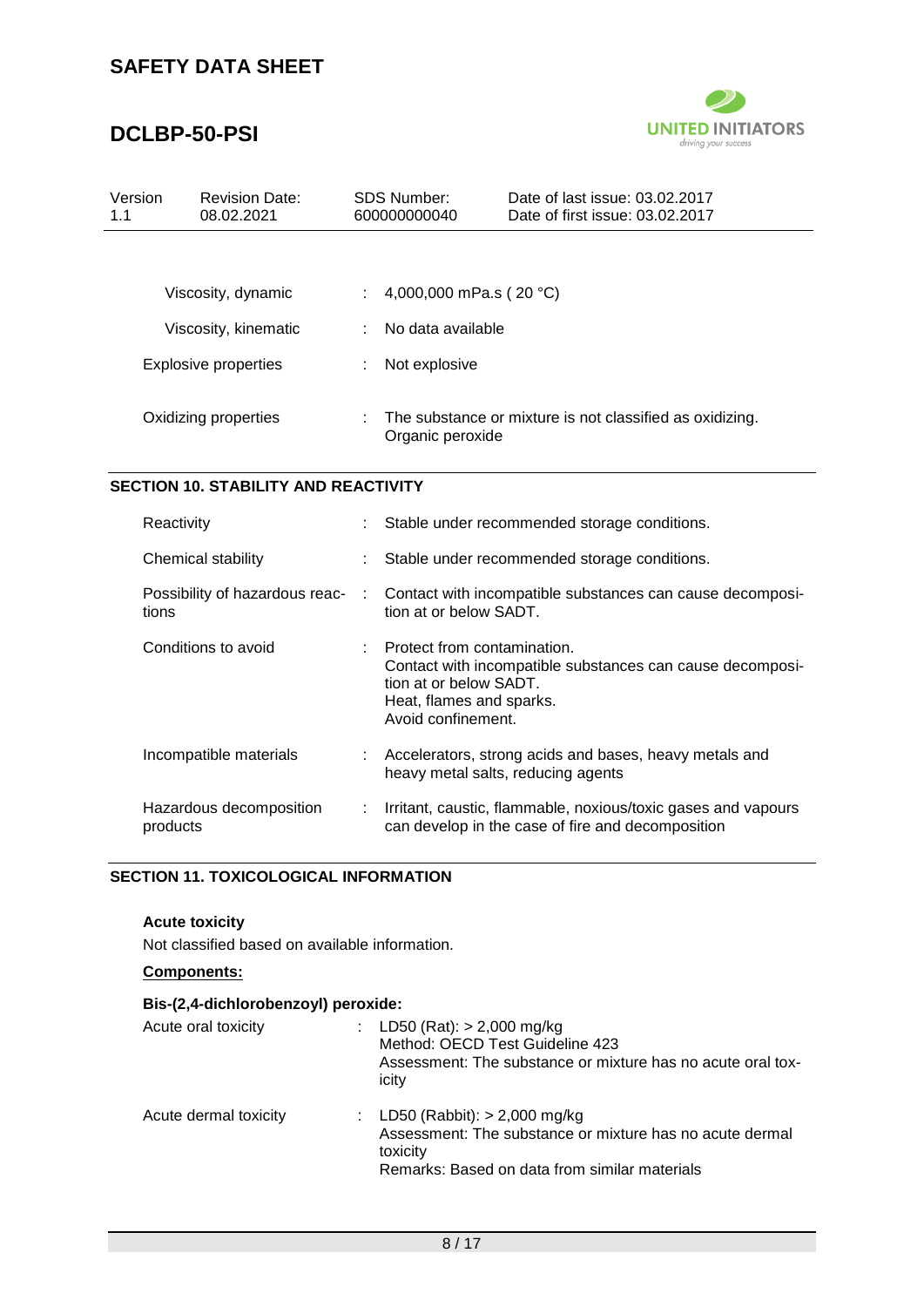### **DCLBP-50-PSI**



| Version | <b>Revision Date:</b> | SDS Number:  | Date of last issue: 03.02.2017  |
|---------|-----------------------|--------------|---------------------------------|
| 1.1     | 08.02.2021            | 600000000040 | Date of first issue: 03.02.2017 |

#### **Skin corrosion/irritation**

Not classified based on available information.

#### **Product:**

| <b>Species</b><br>Method<br>Result | : Rabbit<br>: OECD Test Guideline 404<br>: Mild skin irritation |  |
|------------------------------------|-----------------------------------------------------------------|--|
|                                    |                                                                 |  |

# Remarks : May cause skin irritation and/or dermatitis.

#### **Components:**

#### **Bis-(2,4-dichlorobenzoyl) peroxide:**

| <b>Species</b><br>Method<br>Result | : Rabbit<br>: OECD Test Guideline 404<br>: Mild skin irritation |
|------------------------------------|-----------------------------------------------------------------|
| Remarks                            | May cause skin irritation and/or dermatitis.                    |

### **Serious eye damage/eye irritation**

Not classified based on available information.

#### **Product:**

| Species<br>Result<br>Method | Rabbit<br>: No eye irritation<br>: OECD Test Guideline 437                |
|-----------------------------|---------------------------------------------------------------------------|
| Remarks                     | : Product dust may be irritating to eyes, skin and respiratory<br>system. |

#### **Components:**

#### **Bis-(2,4-dichlorobenzoyl) peroxide:**

| <b>Species</b><br>Result<br>Method | Rabbit<br>No eye irritation<br>: OECD Test Guideline 437                      |
|------------------------------------|-------------------------------------------------------------------------------|
| Remarks                            | Vapours may cause irritation to the eyes, respiratory system<br>and the skin. |

### **Respiratory or skin sensitisation**

#### **Skin sensitisation**

May cause an allergic skin reaction.

#### **Respiratory sensitisation**

Not classified based on available information.

#### **Product:**

Method : OECD Test Guideline 429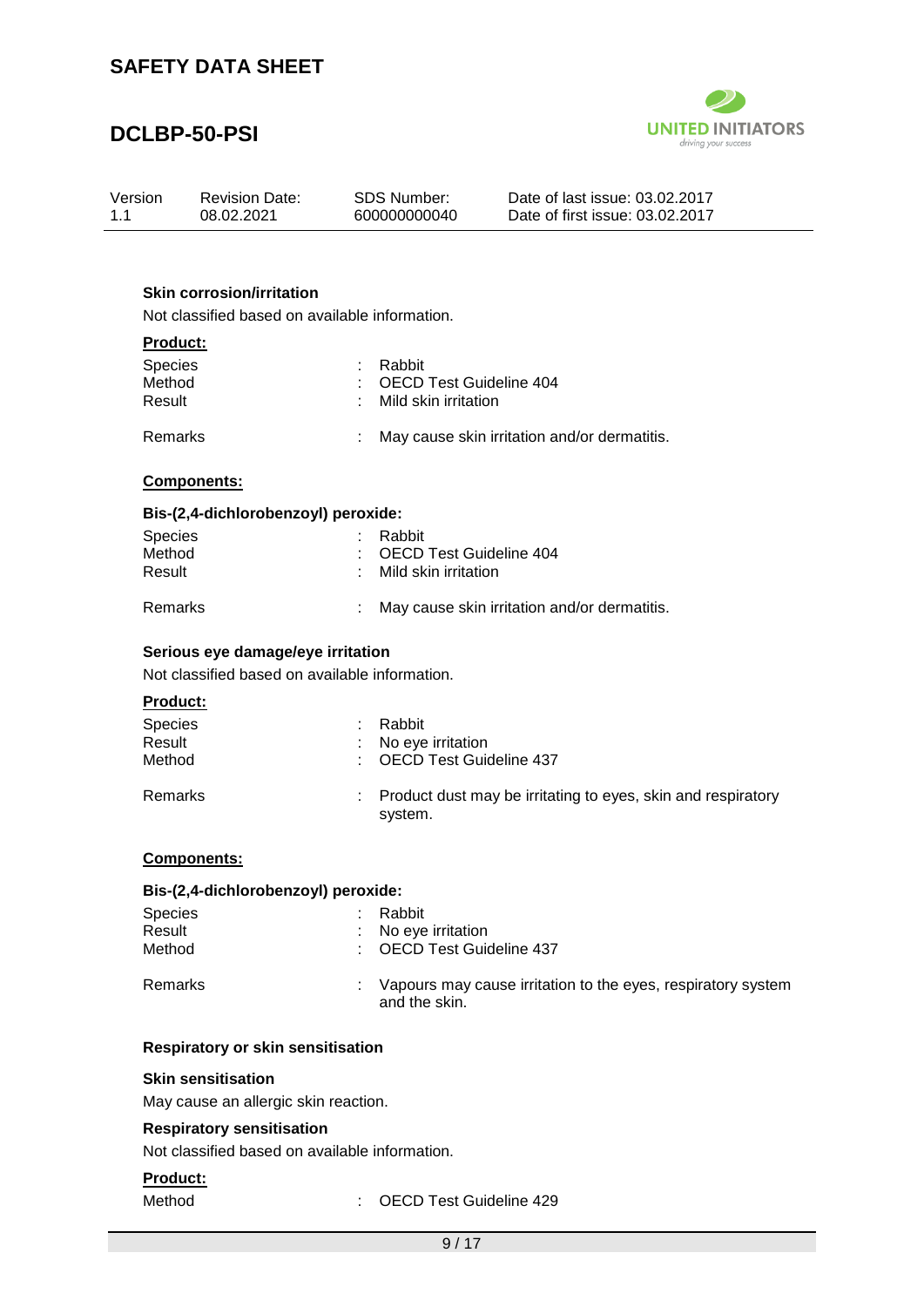# **DCLBP-50-PSI**



| Version<br>1.1                                                            |                                                                            | <b>Revision Date:</b><br>08.02.2021                                             |    | <b>SDS Number:</b><br>600000000040                                         | Date of last issue: 03.02.2017<br>Date of first issue: 03.02.2017 |  |  |
|---------------------------------------------------------------------------|----------------------------------------------------------------------------|---------------------------------------------------------------------------------|----|----------------------------------------------------------------------------|-------------------------------------------------------------------|--|--|
|                                                                           |                                                                            |                                                                                 |    |                                                                            |                                                                   |  |  |
|                                                                           | Result                                                                     |                                                                                 | ÷  | Causes sensitisation.                                                      |                                                                   |  |  |
|                                                                           | Remarks                                                                    |                                                                                 |    | Causes sensitisation.                                                      |                                                                   |  |  |
|                                                                           |                                                                            | Components:                                                                     |    |                                                                            |                                                                   |  |  |
|                                                                           |                                                                            | Bis-(2,4-dichlorobenzoyl) peroxide:                                             |    |                                                                            |                                                                   |  |  |
|                                                                           | Method<br>Result                                                           |                                                                                 |    | <b>OECD Test Guideline 429</b><br>May cause sensitisation by skin contact. |                                                                   |  |  |
|                                                                           | Remarks                                                                    |                                                                                 |    | Causes sensitisation.                                                      |                                                                   |  |  |
|                                                                           |                                                                            | <b>Chronic toxicity</b>                                                         |    |                                                                            |                                                                   |  |  |
|                                                                           |                                                                            | <b>Germ cell mutagenicity</b><br>Not classified based on available information. |    |                                                                            |                                                                   |  |  |
|                                                                           | <b>Product:</b>                                                            |                                                                                 |    |                                                                            |                                                                   |  |  |
|                                                                           |                                                                            | Genotoxicity in vitro                                                           | ÷. | Result: negative                                                           | Method: OECD Test Guideline 476                                   |  |  |
|                                                                           |                                                                            |                                                                                 |    | Result: negative                                                           | Method: OECD Test Guideline 487                                   |  |  |
|                                                                           | Genotoxicity in vivo<br>Components:<br>Bis-(2,4-dichlorobenzoyl) peroxide: |                                                                                 | t. | Remarks: No data available                                                 |                                                                   |  |  |
|                                                                           |                                                                            |                                                                                 |    |                                                                            |                                                                   |  |  |
|                                                                           |                                                                            |                                                                                 |    |                                                                            |                                                                   |  |  |
|                                                                           |                                                                            | Genotoxicity in vitro                                                           |    | Result: negative                                                           | Method: OECD Test Guideline 476                                   |  |  |
|                                                                           |                                                                            |                                                                                 |    | Result: negative                                                           | Method: OECD Test Guideline 487                                   |  |  |
|                                                                           |                                                                            | Genotoxicity in vivo                                                            | ÷  | Remarks: No data available                                                 |                                                                   |  |  |
|                                                                           |                                                                            | Carcinogenicity                                                                 |    |                                                                            |                                                                   |  |  |
|                                                                           |                                                                            | Not classified based on available information.                                  |    |                                                                            |                                                                   |  |  |
|                                                                           | Product:                                                                   |                                                                                 |    |                                                                            |                                                                   |  |  |
|                                                                           | Remarks                                                                    |                                                                                 | Ŧ. |                                                                            | This information is not available.                                |  |  |
| <b>Reproductive toxicity</b><br>May damage fertility or the unborn child. |                                                                            |                                                                                 |    |                                                                            |                                                                   |  |  |
|                                                                           | Product:                                                                   |                                                                                 |    |                                                                            |                                                                   |  |  |
|                                                                           |                                                                            | Effects on fertility                                                            |    | Dose: 1000 mg/kg bw/d                                                      | Species: Rat, male and female                                     |  |  |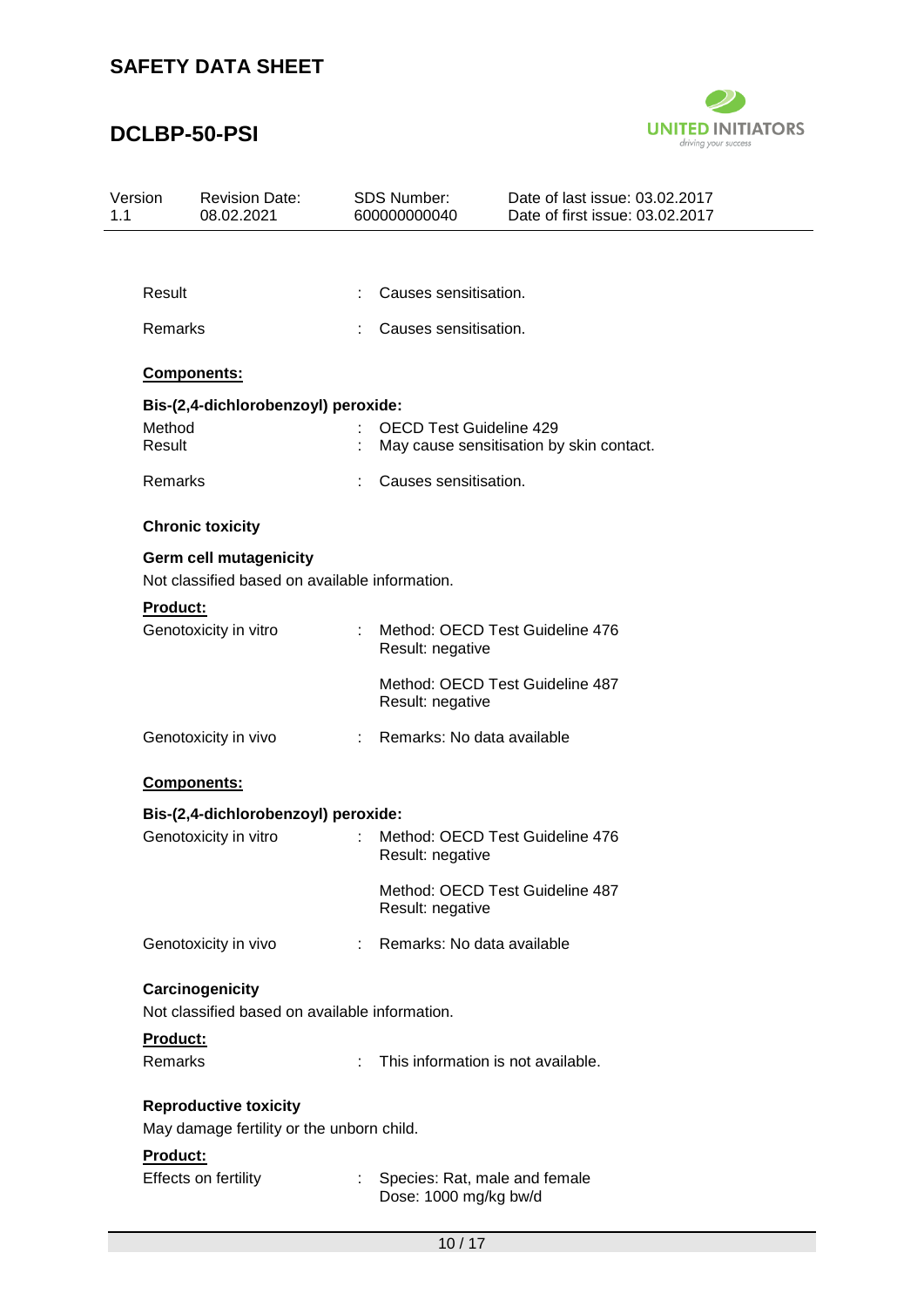# **DCLBP-50-PSI**



| Version<br>1.1                      | <b>Revision Date:</b><br>08.02.2021                                               | <b>SDS Number:</b><br>600000000040 | Date of last issue: 03.02.2017<br>Date of first issue: 03.02.2017                                                           |
|-------------------------------------|-----------------------------------------------------------------------------------|------------------------------------|-----------------------------------------------------------------------------------------------------------------------------|
|                                     |                                                                                   |                                    |                                                                                                                             |
|                                     |                                                                                   |                                    | Symptoms: male reproductive effects<br>Target Organs: male reproductive organs                                              |
|                                     |                                                                                   | Dose: 300 mg/kg bw/d               | Species: Rat, male and female<br>Symptoms: male reproductive effects<br>Target Organs: male reproductive organs             |
| sessment                            | Reproductive toxicity - As-                                                       |                                    | Clear evidence of adverse effects on sexual function and fertil-<br>ity, and/or on development, based on animal experiments |
|                                     | Components:                                                                       |                                    |                                                                                                                             |
|                                     | Bis-(2,4-dichlorobenzoyl) peroxide:                                               |                                    |                                                                                                                             |
|                                     | Effects on fertility                                                              | Dose: 1000 mg/kg bw/d              | Species: Rat, male and female<br>Symptoms: male reproductive effects<br>Target Organs: male reproductive organs             |
|                                     |                                                                                   | Dose: 300 mg/kg bw/d               | Species: Rat, male and female<br>Symptoms: male reproductive effects<br>Target Organs: male reproductive organs             |
| sessment                            | Reproductive toxicity - As-                                                       |                                    | Clear evidence of adverse effects on sexual function and fertil-<br>ity, and/or on development, based on animal experiments |
|                                     | <b>STOT - single exposure</b>                                                     |                                    |                                                                                                                             |
|                                     | Not classified based on available information.                                    |                                    |                                                                                                                             |
| <b>Product:</b><br>Remarks          |                                                                                   | No data available                  |                                                                                                                             |
|                                     | <b>STOT - repeated exposure</b><br>Not classified based on available information. |                                    |                                                                                                                             |
| Product:                            |                                                                                   |                                    |                                                                                                                             |
| Remarks                             |                                                                                   | No data available                  |                                                                                                                             |
|                                     | Components:                                                                       |                                    |                                                                                                                             |
| Bis-(2,4-dichlorobenzoyl) peroxide: |                                                                                   |                                    |                                                                                                                             |
|                                     | Exposure routes<br><b>Target Organs</b>                                           | Oral<br>male reproductive organs   |                                                                                                                             |
|                                     | <b>Repeated dose toxicity</b>                                                     |                                    |                                                                                                                             |
| Product:                            |                                                                                   |                                    |                                                                                                                             |
| Species                             |                                                                                   | Rat                                |                                                                                                                             |
|                                     |                                                                                   | 11/17                              |                                                                                                                             |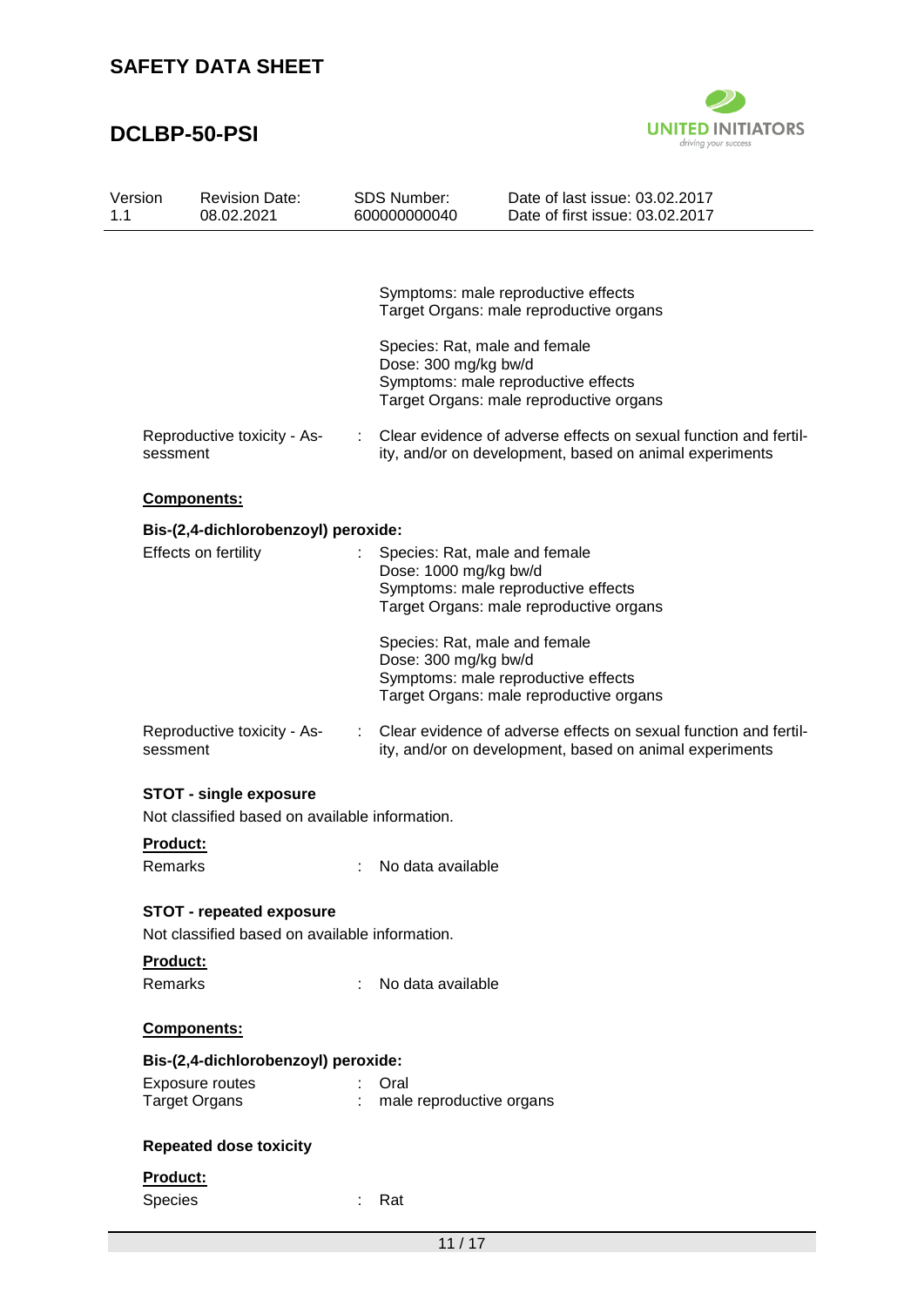### **DCLBP-50-PSI**



| Version | <b>Revision Date:</b> | SDS Number:  | Date of last issue: 03.02.2017  |
|---------|-----------------------|--------------|---------------------------------|
| 11      | 08.02.2021            | 600000000040 | Date of first issue: 03.02.2017 |
|         |                       |              |                                 |

| Exposure time            | $\therefore$ 300 mg/kg<br>28 d |
|--------------------------|--------------------------------|
| <b>Species</b>           | : Rat                          |
| <b>Application Route</b> | Oral                           |
| Exposure time            | 90 d                           |
| Method                   | <b>OECD Test Guideline 408</b> |
|                          |                                |

#### **Components:**

### **Bis-(2,4-dichlorobenzoyl) peroxide:**

| <b>Species</b>           |   | Rat                            |
|--------------------------|---|--------------------------------|
|                          |   | 300 mg/kg                      |
| Exposure time            |   | : 28d                          |
| <b>Species</b>           |   | Rat                            |
| <b>Application Route</b> | ÷ | Oral                           |
| Exposure time            |   | 90d                            |
| Method                   |   | <b>OECD Test Guideline 408</b> |

#### **Aspiration toxicity**

Not classified based on available information.

#### **Product:**

No data available

#### **Further information**

#### **Product:**

Remarks : No data available

#### **Components:**

**Bis-(2,4-dichlorobenzoyl) peroxide:** Remarks : No data available

#### **SECTION 12. ECOLOGICAL INFORMATION**

**Ecotoxicity**

#### **Product:**

| Toxicity to fish                                         | : LC50 (Poecilia reticulata (guppy)): $> 1,000$ mg/l<br>Exposure time: 96 h<br>Method: OECD Test Guideline 203 |
|----------------------------------------------------------|----------------------------------------------------------------------------------------------------------------|
| Toxicity to daphnia and other :<br>aquatic invertebrates | EC50 (Daphnia magna (Water flea)): > 100 mg/l<br>Method: OECD Test Guideline 202                               |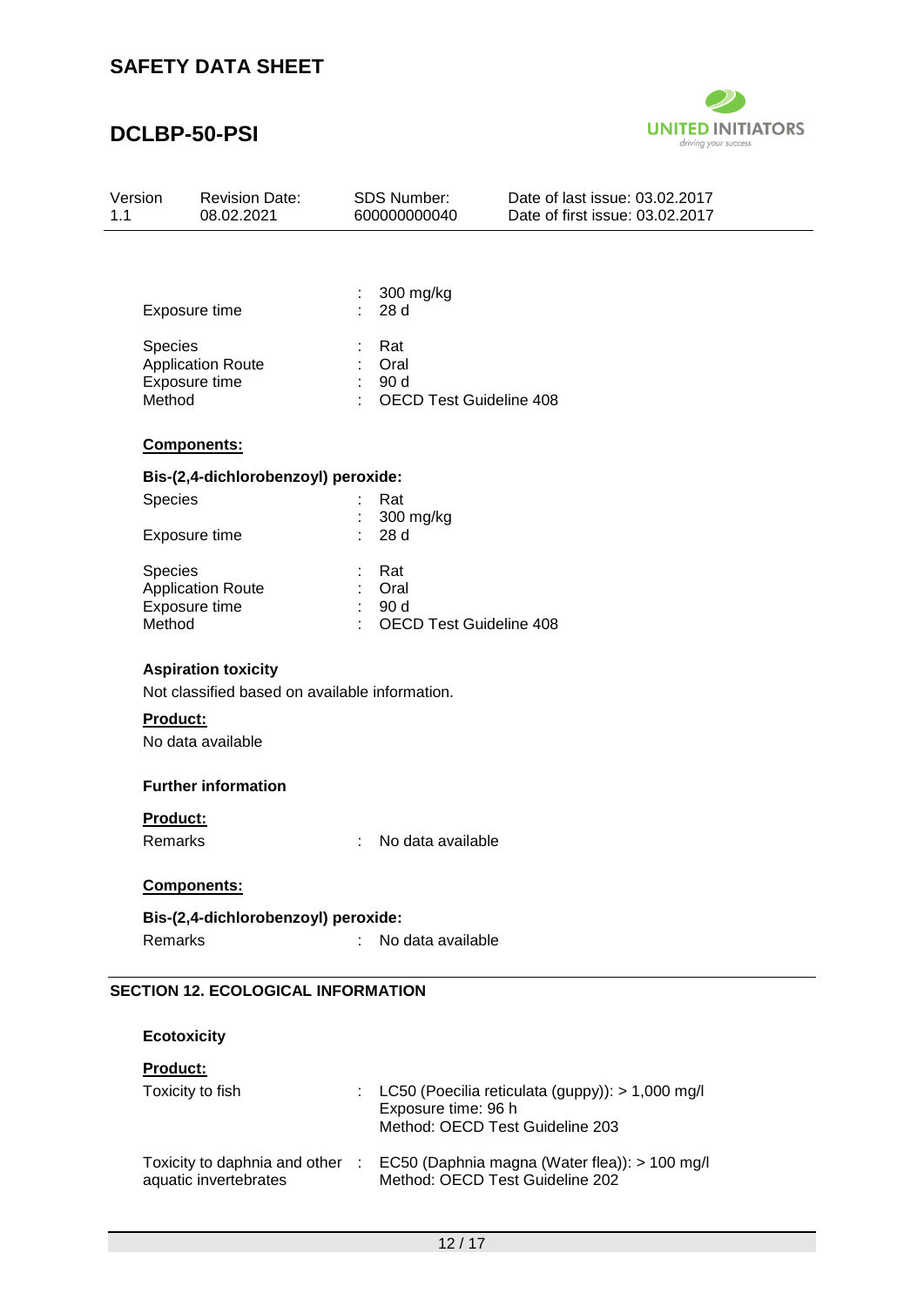# **DCLBP-50-PSI**



| Version<br>1.1 | <b>Revision Date:</b><br>08.02.2021                      |   | <b>SDS Number:</b><br>600000000040             | Date of last issue: 03.02.2017<br>Date of first issue: 03.02.2017                                                                   |
|----------------|----------------------------------------------------------|---|------------------------------------------------|-------------------------------------------------------------------------------------------------------------------------------------|
|                |                                                          |   |                                                |                                                                                                                                     |
|                | Toxicity to algae/aquatic<br>plants                      |   | mg/l                                           | EC50 (Pseudokirchneriella subcapitata (green algae)): > 100<br>Method: OECD Test Guideline 201                                      |
|                |                                                          |   | mg/l                                           | NOEC (Pseudokirchneriella subcapitata (green algae)): < 100<br>Method: OECD Test Guideline 201                                      |
|                | Toxicity to microorganisms                               |   | EC10: 500 - 1,000 mg/l<br>Exposure time: 0.5 h | Method: OECD Test Guideline 209                                                                                                     |
|                | <b>Ecotoxicology Assessment</b>                          |   |                                                |                                                                                                                                     |
|                | Acute aquatic toxicity                                   | ÷ |                                                | This product has no known ecotoxicological effects.                                                                                 |
|                | Chronic aquatic toxicity                                 | ÷ |                                                | This product has no known ecotoxicological effects.                                                                                 |
|                | Components:<br>Bis-(2,4-dichlorobenzoyl) peroxide:       |   |                                                |                                                                                                                                     |
|                |                                                          |   |                                                |                                                                                                                                     |
|                | Toxicity to fish                                         |   | Exposure time: 96 h                            | LC50 (Poecilia reticulata (guppy)): > 1,000 mg/l<br>Method: OECD Test Guideline 203                                                 |
|                | Toxicity to daphnia and other :<br>aquatic invertebrates |   | Exposure time: 48 h                            | EC50 (Daphnia magna (Water flea)): > 100 mg/l<br>Method: OECD Test Guideline 202<br>Remarks: No toxicity at the limit of solubility |
|                | Toxicity to algae/aquatic<br>plants                      |   | mg/l<br>Exposure time: 72 h                    | EC50 (Pseudokirchneriella subcapitata (green algae)): > 100<br>Method: OECD Test Guideline 201                                      |
|                |                                                          |   | mg/l<br>Exposure time: 72 h                    | NOEC (Pseudokirchneriella subcapitata (green algae)): > 100<br>Method: OECD Test Guideline 201                                      |
|                | Toxicity to microorganisms                               |   | $EC10: < 1,000$ mg/l<br>Exposure time: 0.5 h   | Method: OECD Test Guideline 209                                                                                                     |
|                | <b>Ecotoxicology Assessment</b>                          |   |                                                |                                                                                                                                     |
|                | Acute aquatic toxicity                                   |   |                                                | This product has no known ecotoxicological effects.                                                                                 |
|                | Chronic aquatic toxicity                                 |   |                                                | This product has no known ecotoxicological effects.                                                                                 |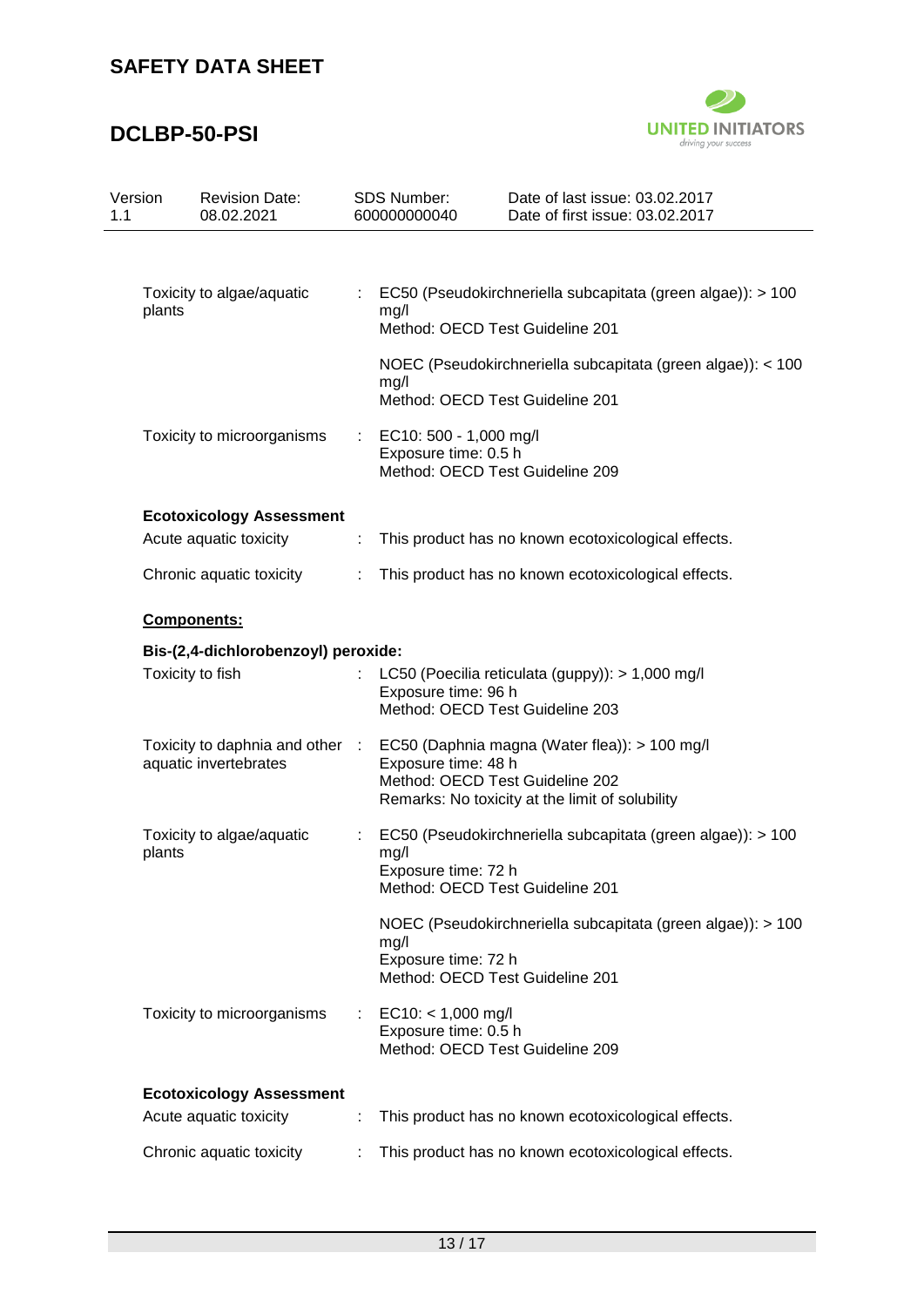### **DCLBP-50-PSI**



| Version<br>1.1                      | <b>Revision Date:</b><br>08.02.2021                                           |                       | <b>SDS Number:</b><br>600000000040                          | Date of last issue: 03.02.2017<br>Date of first issue: 03.02.2017                                                      |  |  |  |  |
|-------------------------------------|-------------------------------------------------------------------------------|-----------------------|-------------------------------------------------------------|------------------------------------------------------------------------------------------------------------------------|--|--|--|--|
|                                     |                                                                               |                       |                                                             |                                                                                                                        |  |  |  |  |
|                                     | <b>Persistence and degradability</b>                                          |                       |                                                             |                                                                                                                        |  |  |  |  |
|                                     | <b>Product:</b>                                                               |                       |                                                             |                                                                                                                        |  |  |  |  |
|                                     | Biodegradability                                                              |                       | : Result: Biodegradable<br>Method: OECD Test Guideline 301D |                                                                                                                        |  |  |  |  |
|                                     | Components:                                                                   |                       |                                                             |                                                                                                                        |  |  |  |  |
|                                     | Bis-(2,4-dichlorobenzoyl) peroxide:                                           |                       |                                                             |                                                                                                                        |  |  |  |  |
|                                     | Biodegradability                                                              | $\mathbb{Z}^{\times}$ | Result: Biodegradable                                       | Method: OECD Test Guideline 301D                                                                                       |  |  |  |  |
|                                     | <b>Bioaccumulative potential</b>                                              |                       |                                                             |                                                                                                                        |  |  |  |  |
|                                     | Components:                                                                   |                       |                                                             |                                                                                                                        |  |  |  |  |
| Bis-(2,4-dichlorobenzoyl) peroxide: |                                                                               |                       |                                                             |                                                                                                                        |  |  |  |  |
|                                     | Partition coefficient: n-<br>:<br>octanol/water                               |                       | log Pow: 6 (20 °C)                                          |                                                                                                                        |  |  |  |  |
|                                     | <b>Mobility in soil</b><br>No data available                                  |                       |                                                             |                                                                                                                        |  |  |  |  |
|                                     | <b>Other adverse effects</b>                                                  |                       |                                                             |                                                                                                                        |  |  |  |  |
|                                     | <b>Product:</b><br>Additional ecological infor- : No data available<br>mation |                       |                                                             |                                                                                                                        |  |  |  |  |
|                                     | <b>Components:</b>                                                            |                       |                                                             |                                                                                                                        |  |  |  |  |
|                                     | Bis-(2,4-dichlorobenzoyl) peroxide:                                           |                       |                                                             |                                                                                                                        |  |  |  |  |
|                                     | Additional ecological infor-<br>mation                                        | t.                    | No data available                                           |                                                                                                                        |  |  |  |  |
|                                     | <b>SECTION 13. DISPOSAL CONSIDERATIONS</b>                                    |                       |                                                             |                                                                                                                        |  |  |  |  |
|                                     | <b>Disposal methods</b>                                                       |                       |                                                             |                                                                                                                        |  |  |  |  |
|                                     | Waste from residues                                                           |                       | courses or the soil.                                        | The product should not be allowed to enter drains, water<br>Do not contaminate ponds, waterways or ditches with chemi- |  |  |  |  |

|                        | Dispose of wastes in an approved waste disposal facility. |
|------------------------|-----------------------------------------------------------|
| Contaminated packaging | : Empty remaining contents.                               |
|                        | Dispose of as unused product.                             |
|                        | Do not re-use empty containers.                           |
|                        | Do not burn, or use a cutting torch on, the empty drum.   |

cal or used container.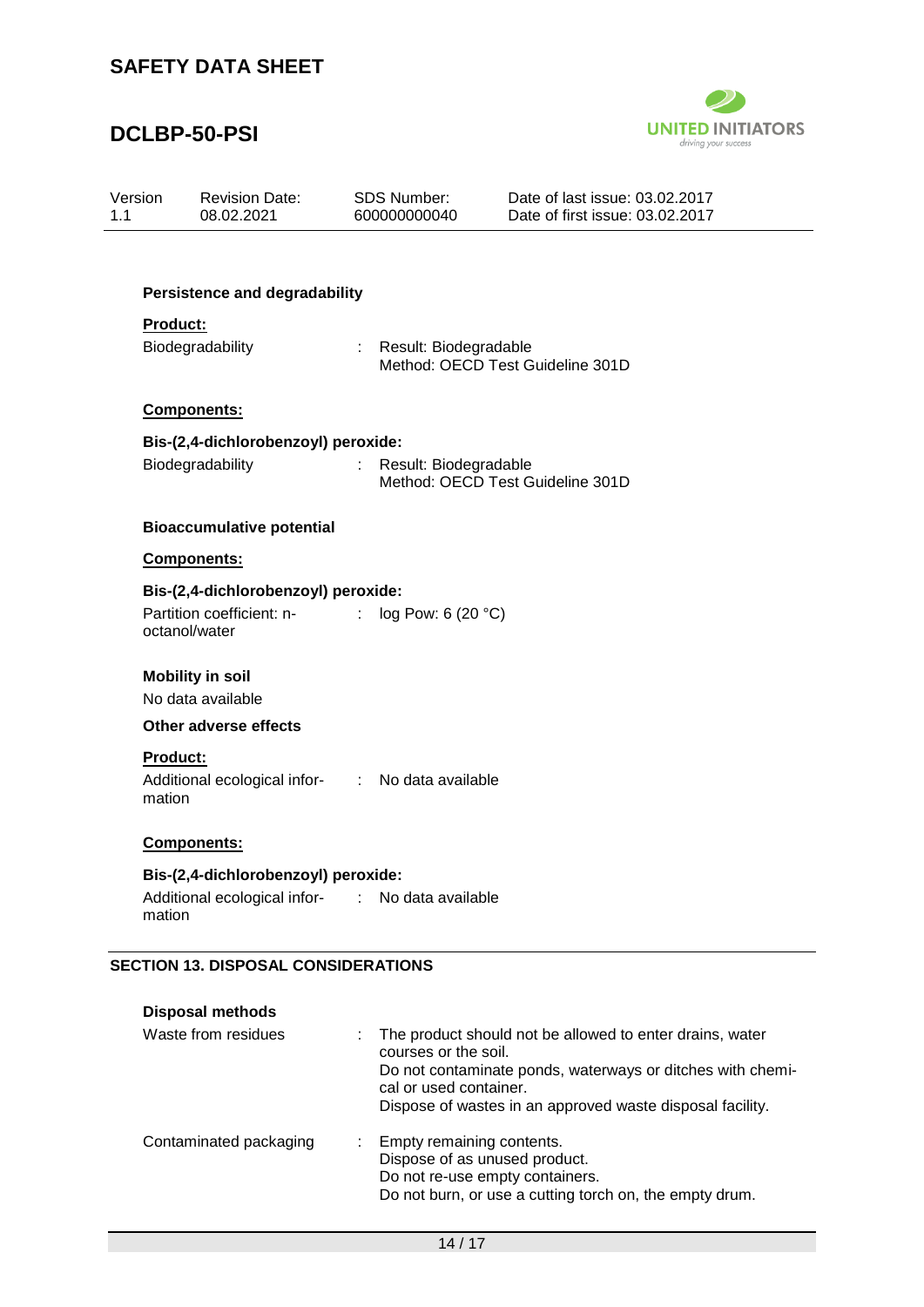### **DCLBP-50-PSI**



| Version | <b>Revision Date:</b> | SDS Number:  | Date of last issue: 03.02.2017  |
|---------|-----------------------|--------------|---------------------------------|
| 11      | 08.02.2021            | 600000000040 | Date of first issue: 03.02.2017 |

Dispose of in accordance with local regulations.

#### **SECTION 14. TRANSPORT INFORMATION**

### **International Regulations**

| <b>UNRTDG</b>                                 |   |                                                                     |
|-----------------------------------------------|---|---------------------------------------------------------------------|
| UN number                                     |   | <b>UN 3106</b>                                                      |
| Proper shipping name                          |   | ORGANIC PEROXIDE TYPE D, SOLID<br>(DI-2,4-DICHLOROBENZOYL PEROXIDE) |
| Class                                         |   | 5.2                                                                 |
| Packing group                                 |   | Not assigned by regulation                                          |
| Labels                                        |   | 5.2                                                                 |
| <b>IATA-DGR</b>                               |   |                                                                     |
| UN/ID No.                                     |   | <b>UN 3106</b>                                                      |
| Proper shipping name                          |   | Organic peroxide type D, solid<br>(Di-2,4-dichlorobenzoyl peroxide) |
| Class                                         |   | 5.2                                                                 |
| Packing group                                 |   | Not assigned by regulation                                          |
| Labels                                        |   | Organic Peroxides, Keep Away From Heat                              |
| Packing instruction (cargo<br>aircraft)       |   | 570                                                                 |
| Packing instruction (passen-<br>ger aircraft) |   | : 570                                                               |
| <b>IMDG-Code</b>                              |   |                                                                     |
| UN number                                     | ÷ | <b>UN 3106</b>                                                      |
| Proper shipping name                          |   | ORGANIC PEROXIDE TYPE D, SOLID                                      |
|                                               |   | (DI-2,4-DICHLOROBENZOYL PEROXIDE)                                   |
| Class                                         |   | 5.2                                                                 |
| Packing group                                 |   | Not assigned by regulation                                          |
| Labels                                        |   | 5.2                                                                 |
| EmS Code                                      |   | $F-J, S-R$                                                          |
| Marine pollutant                              |   | no                                                                  |

#### **Transport in bulk according to Annex II of MARPOL 73/78 and the IBC Code**

Not applicable for product as supplied.

#### **National Regulations**

| <b>ADG</b>           |     |                                   |
|----------------------|-----|-----------------------------------|
| UN number            |     | $:$ UN 3106                       |
| Proper shipping name |     | : ORGANIC PEROXIDE TYPE D, SOLID  |
|                      |     | (DI-2,4-DICHLOROBENZOYL PEROXIDE) |
| Class                |     | $\therefore$ 5.2                  |
| Packing group        |     | Not assigned by regulation        |
| Labels               |     | 5.2                               |
| Hazchem Code         | . . | 1WE                               |

#### **Special precautions for user**

The transport classification(s) provided herein are for informational purposes only, and solely based upon the properties of the unpackaged material as it is described within this Safety Data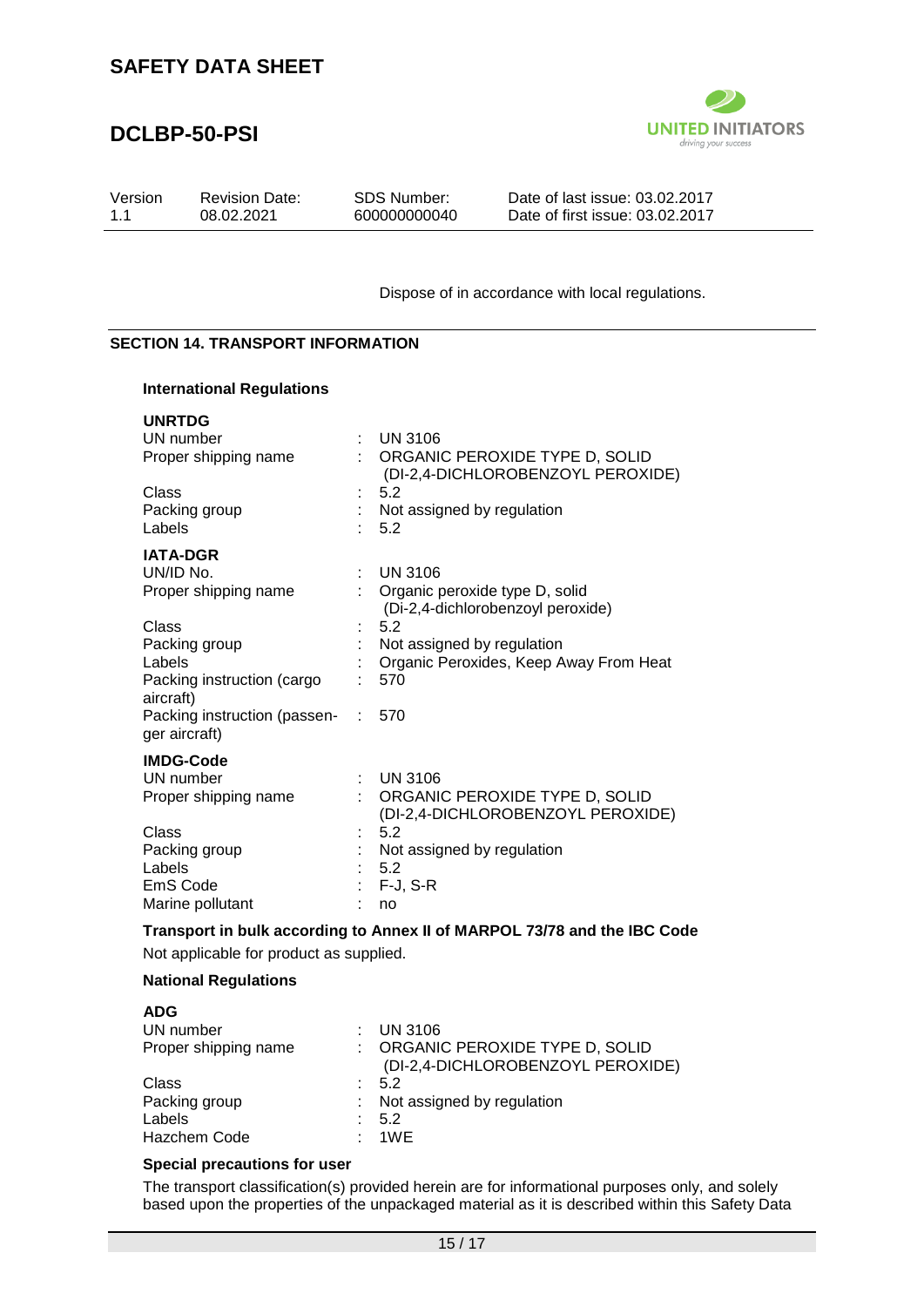### **DCLBP-50-PSI**



| Version | <b>Revision Date:</b> | SDS Number:  | Date of last issue: 03.02.2017  |
|---------|-----------------------|--------------|---------------------------------|
| 1.1     | 08.02.2021            | 600000000040 | Date of first issue: 03.02.2017 |

Sheet. Transportation classifications may vary by mode of transportation, package sizes, and variations in regional or country regulations.

#### **SECTION 15. REGULATORY INFORMATION**

|      |  | Safety, health and environmental regulations/legislation specific for the substance or mix- |  |  |
|------|--|---------------------------------------------------------------------------------------------|--|--|
| ture |  |                                                                                             |  |  |

Gefahrgruppe nach § 3 BGV B4: II (German regulatory requirements)

Standard for the Uniform Scheduling of Medicines and Poisons : No poison schedule number allocated

Prohibition/Licensing Requirements : There is no applicable prohibition, authorisation and restricted use requirements, including for carcinogens referred to in Schedule 10 of the model WHS Act and Regulations.

#### **The components of this product are reported in the following inventories:**

| TCSI (TW)  | : On the inventory, or in compliance with the inventory |
|------------|---------------------------------------------------------|
| TSCA (US)  | All substances listed as active on the TSCA inventory   |
| AICS (AU)  | On the inventory, or in compliance with the inventory   |
| DSL (CA)   | All components of this product are on the Canadian DSL  |
|            |                                                         |
| KECI (KR)  | On the inventory, or in compliance with the inventory   |
| PICCS (PH) | On the inventory, or in compliance with the inventory   |
| IECSC (CN) | On the inventory, or in compliance with the inventory   |

#### **SECTION 16. OTHER INFORMATION**

**Further information**

| <b>Revision Date</b> | <b>Contract</b> | 08.02.2021                                                                                                                                                                                                                                                |
|----------------------|-----------------|-----------------------------------------------------------------------------------------------------------------------------------------------------------------------------------------------------------------------------------------------------------|
| Other information    |                 | This safety datasheet only contains information relating to<br>safety and does not replace any product information or prod-<br>uct specification.<br>These safety instructions also apply to empty packaging which<br>may still contain product residues. |